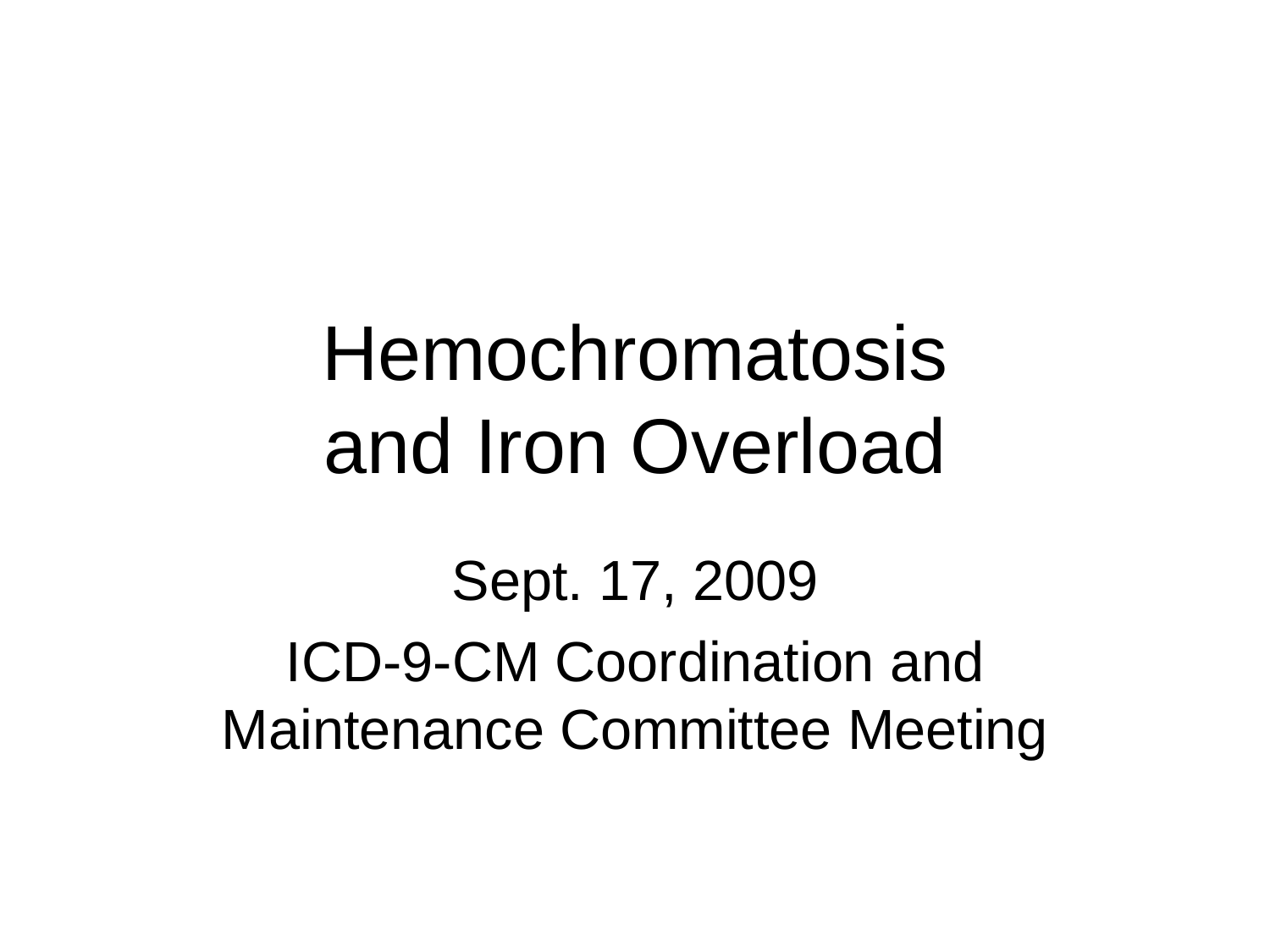- Primary Hereditary Hemochromatosis
- Acquired (Secondary) Iron Overload
- Other Iron Overload (rarely as severe)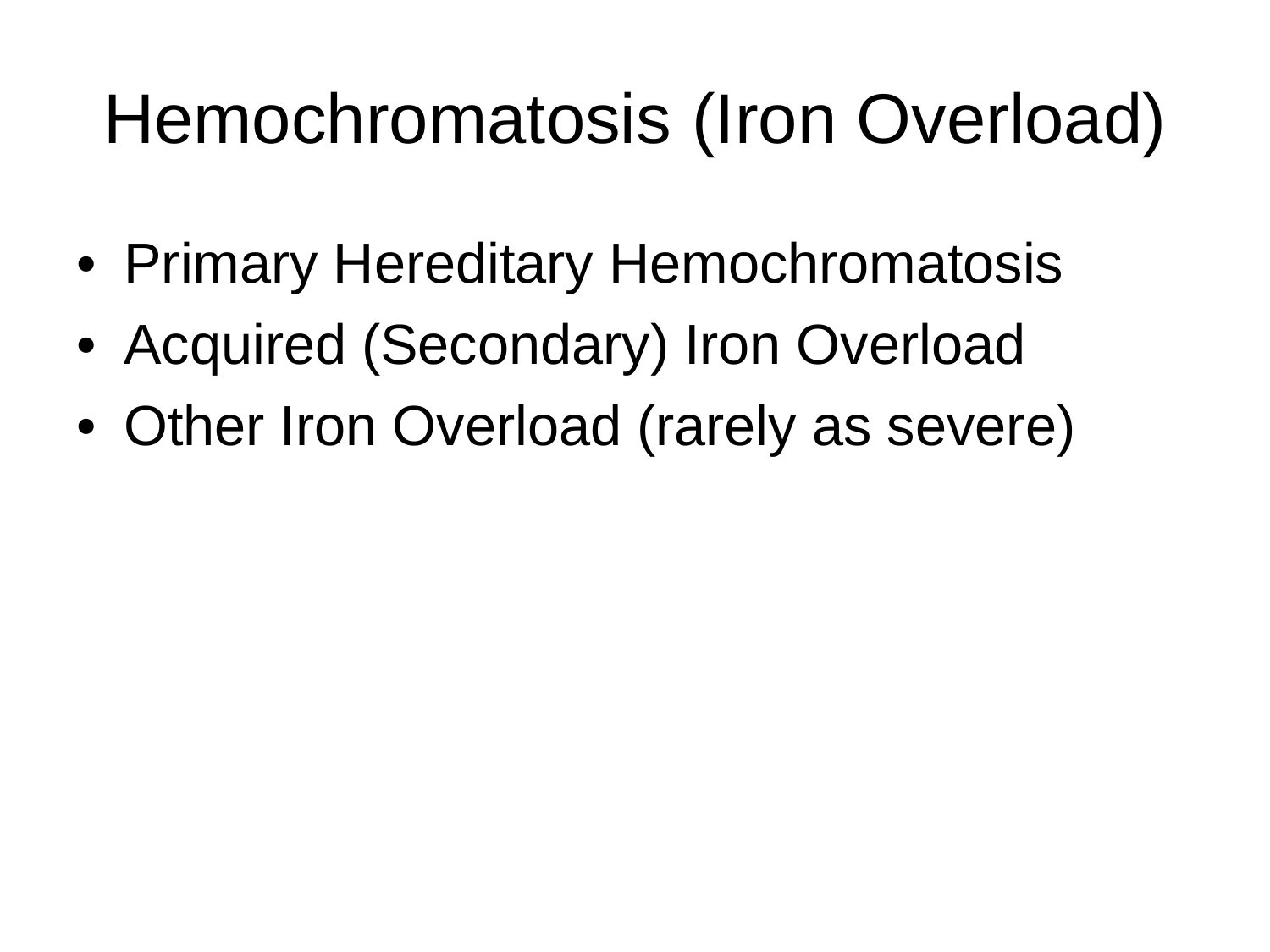- Primary Hereditary Hemochromatosis
	- HFE-associated (type 1)
		- C282Y homozygosity
		- C282Y/H63D compound heterozygosity
	- Juvenile; hepcidin and hemojuvelin mutations (type 2)
	- transferrin receptor 2 mutations (type 3)
	- ferroportin mutations (type 4)
- Acquired (Secondary) Iron Overload
- Other Iron Overload (rarely as severe)

References:

OMIM articles 235200, 602390, 604250, and 606069. Conn's Current Therapy 2008, Ch. 14, Hemochromatosis.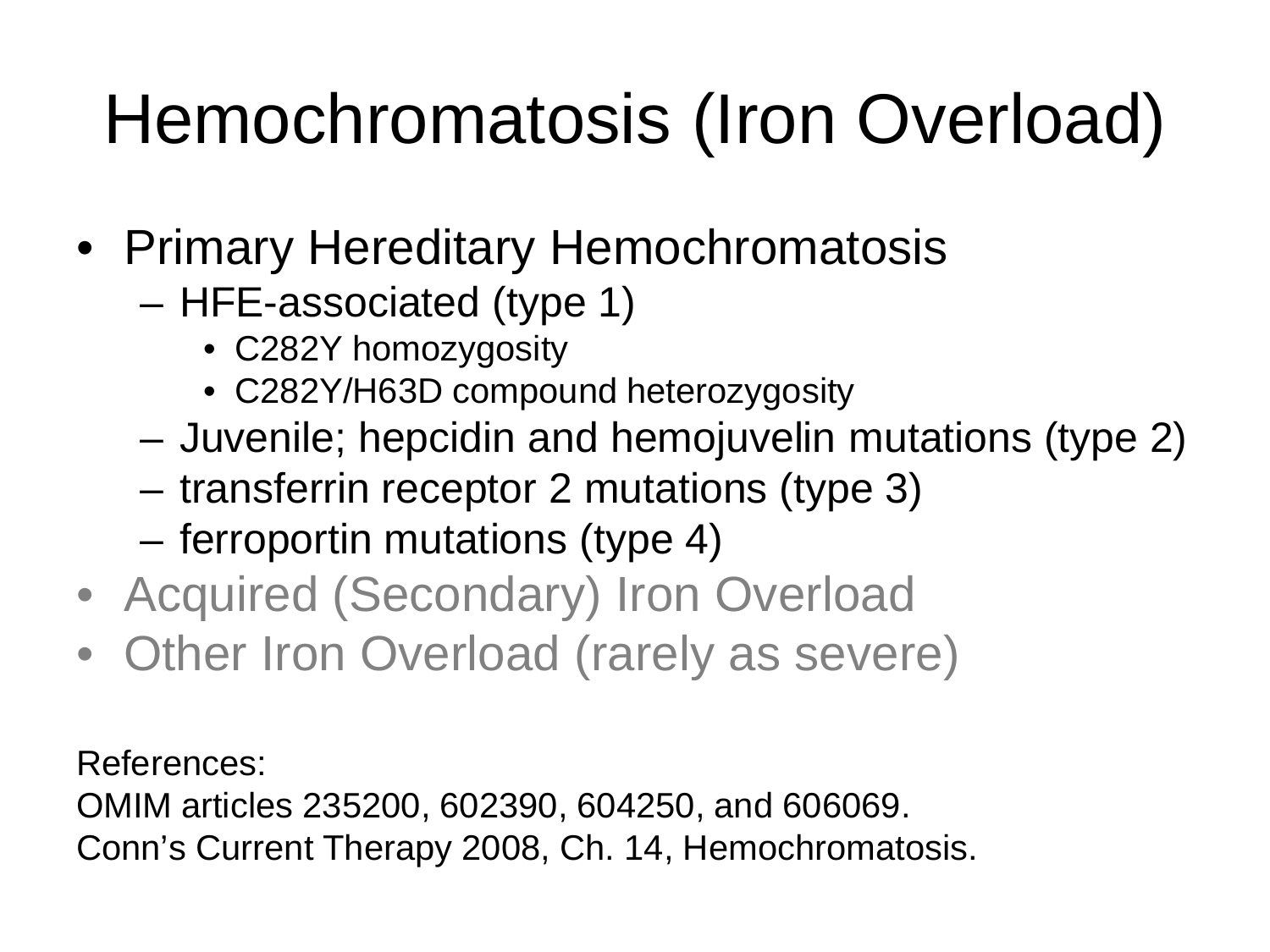- Primary Hereditary Hemochromatosis
- Acquired (Secondary) Iron Overload
	- Iron loading anemias
		- Thalassemia major
		- Sideroblastic anemia
		- Chronic hemolytic anemia
	- Dietary iron overload
	- Parenteral iron overload (including multiple blood transfusions)
- Other Iron Overload (rarely as severe)

References:

Conn's Current Therapy 2008, Ch. 14, Hemochromatosis.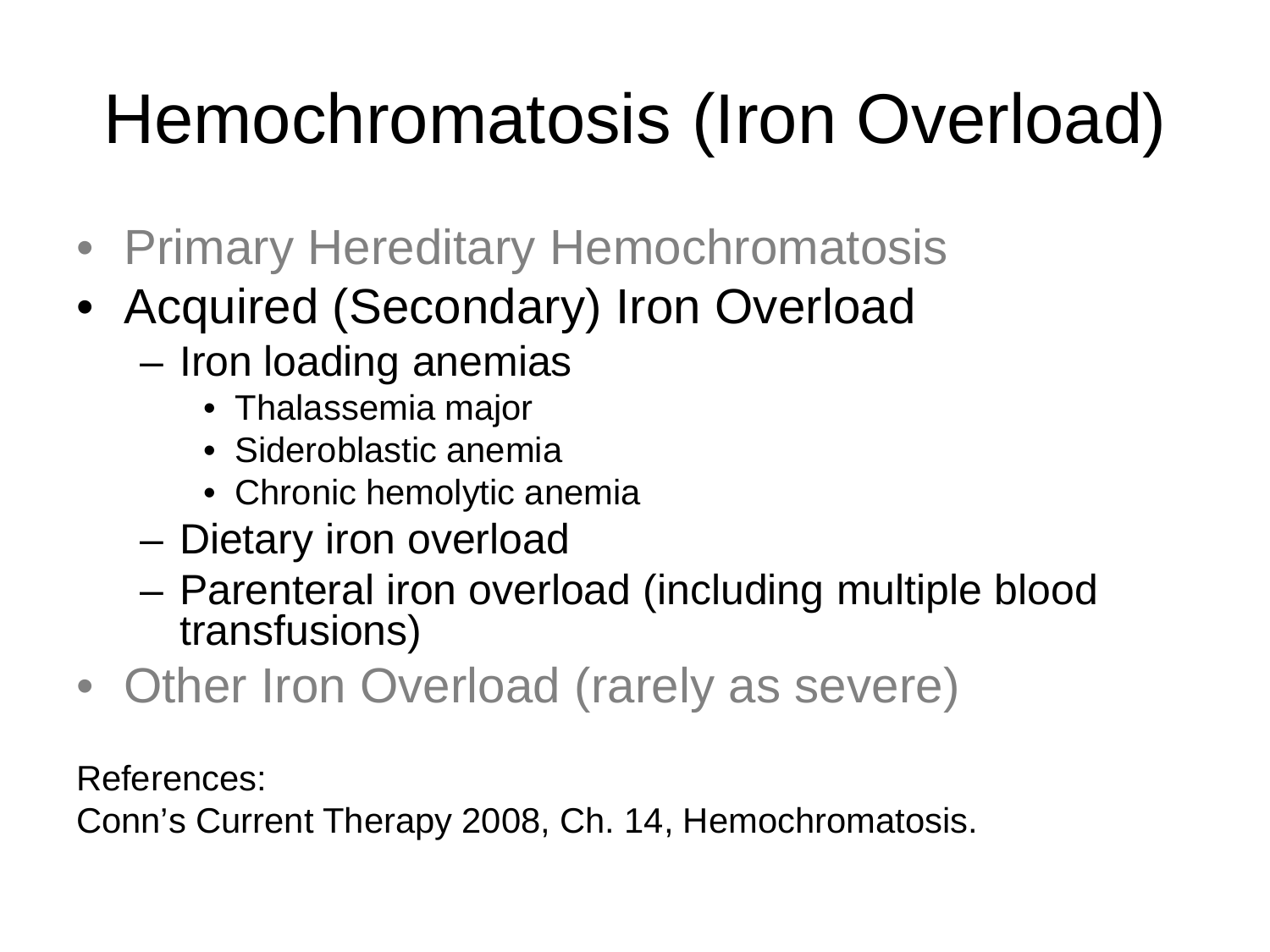- Primary Hereditary Hemochromatosis
- Acquired (Secondary) Iron Overload
- Other Iron Overload (rarely as severe)
	- Long term hemodialysis
	- Chronic liver disease (alcoholic; hepatitis C)
	- Porphyria cutanea tarda
	- Dysmetabolic iron overload syndrome
	- Post portacaval shunting
	- Iron overload in Africa
	- Neonatal iron overload
	- Aceruloplasminemia
	- Congenital atransferrinemia

References:

Conn's Current Therapy 2008, Ch. 14, Hemochromatosis.